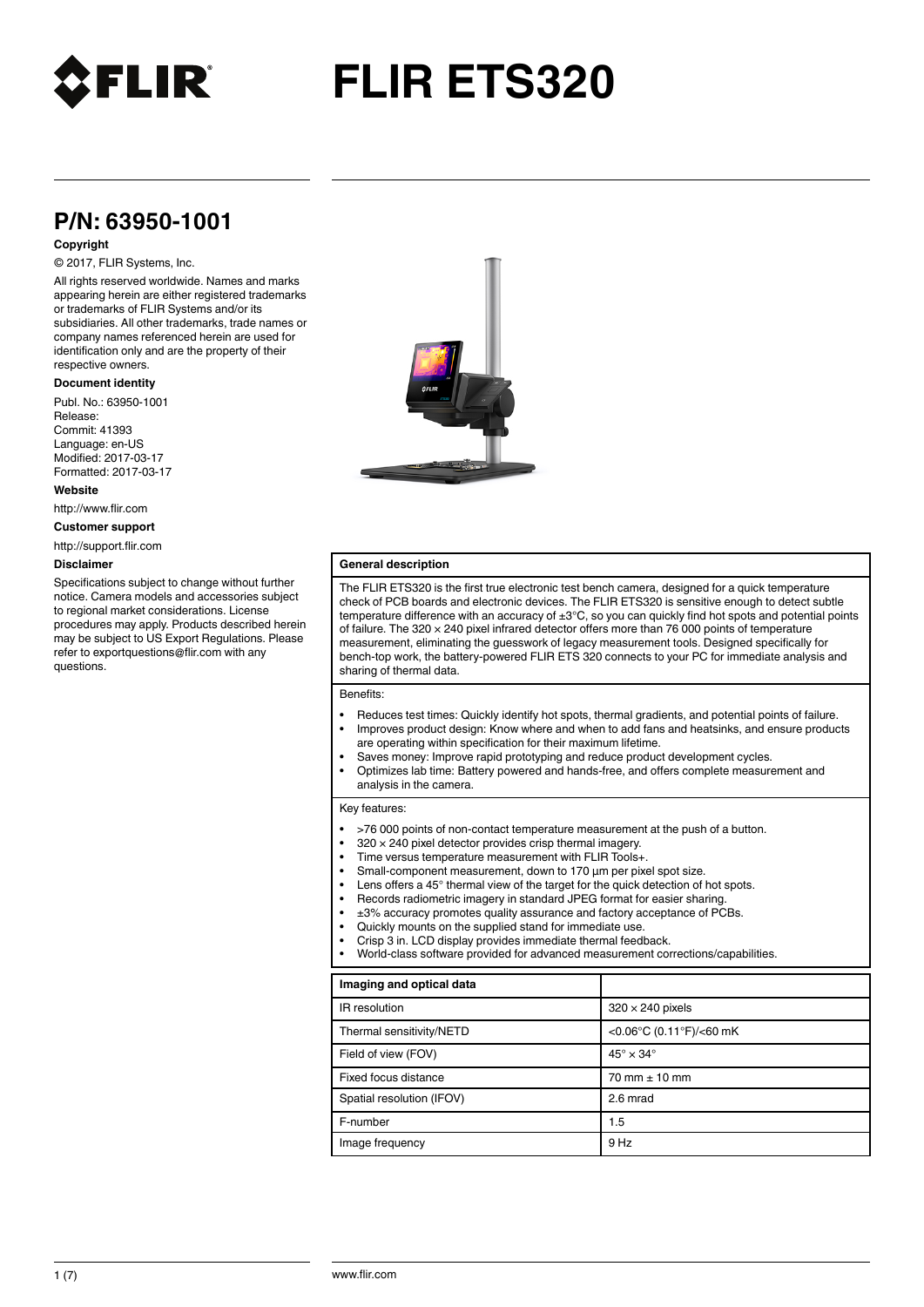

# **FLIR ETS320**

**P/N: 63950-1001**

© 2017, FLIR Systems, Inc. #63950-1001; r. /41393; en-US

| Detector data                             |                                                                                                                                                                                               |
|-------------------------------------------|-----------------------------------------------------------------------------------------------------------------------------------------------------------------------------------------------|
| Detector type                             | Focal plane array (FPA), uncooled<br>microbolometer                                                                                                                                           |
| Spectral range                            | $7.5 - 13 \mu m$                                                                                                                                                                              |
| Image presentation                        |                                                                                                                                                                                               |
| Display                                   | 3.0 in. 320 x 240 color LCD                                                                                                                                                                   |
| Image adjustment                          | Automatic/manual                                                                                                                                                                              |
| <b>Measurement</b>                        |                                                                                                                                                                                               |
| Object temperature range                  | $-20^{\circ}$ C to +250 $^{\circ}$ C (-4 $^{\circ}$ F to +482 $^{\circ}$ F)                                                                                                                   |
| Accuracy                                  | $\pm 3^{\circ}$ C ( $\pm 5.4^{\circ}$ F) or $\pm 3\%$ of reading, whichever<br>greatest, for ambient temperature 10°C to 35°C<br>(+50°F to 95°F) and object temperature above<br>+0°C (+32°F) |
| <b>Measurement analysis</b>               |                                                                                                                                                                                               |
| Spotmeter                                 | Center spot                                                                                                                                                                                   |
| Area                                      | Box with maximum/minimum                                                                                                                                                                      |
| Emissivity correction                     | Variable from 0.1 to 1.0                                                                                                                                                                      |
| <b>Emissivity table</b>                   | Emissivity table of predefined materials                                                                                                                                                      |
| Reflected apparent temperature correction | Automatic, based on input of reflected<br>temperature                                                                                                                                         |
| Set-up                                    |                                                                                                                                                                                               |
| Color palettes                            | Black and white, iron, and rainbow                                                                                                                                                            |
| Set-up commands                           | Local adaptation of units, language, date and time<br>formats                                                                                                                                 |
| <b>Video streaming</b>                    |                                                                                                                                                                                               |
| Radiometric IR video streaming            | Full dynamic to PC (FLIR Tools/Tools+) using<br><b>USB</b>                                                                                                                                    |
| Non-radiometric IR video streaming        | Uncompressed colorized video using USB                                                                                                                                                        |
| <b>Storage of images</b>                  |                                                                                                                                                                                               |
| File formats                              | Standard JPEG, 14-bit measurement data<br>included                                                                                                                                            |
| Data communication interfaces             |                                                                                                                                                                                               |
| Interfaces                                | USB Micro: Data transfer to and from PC and<br>Mac devices                                                                                                                                    |
| Power system                              |                                                                                                                                                                                               |
| <b>Battery type</b>                       | Rechargeable Li ion battery                                                                                                                                                                   |
| <b>Battery voltage</b>                    | 3.7V                                                                                                                                                                                          |
| Battery operating time                    | Approximately 4 hours at 25°C (77°F) ambient<br>temperature and typical use                                                                                                                   |
| Charging system                           | Battery is charged inside the unit                                                                                                                                                            |
| Charging time                             | 2.5 hours to 90% capacity                                                                                                                                                                     |
| Power management                          | Automatic shut-down                                                                                                                                                                           |
| AC operation                              | AC adapter, 90–260 V AC input, 5 V DC output to<br>camera                                                                                                                                     |
|                                           |                                                                                                                                                                                               |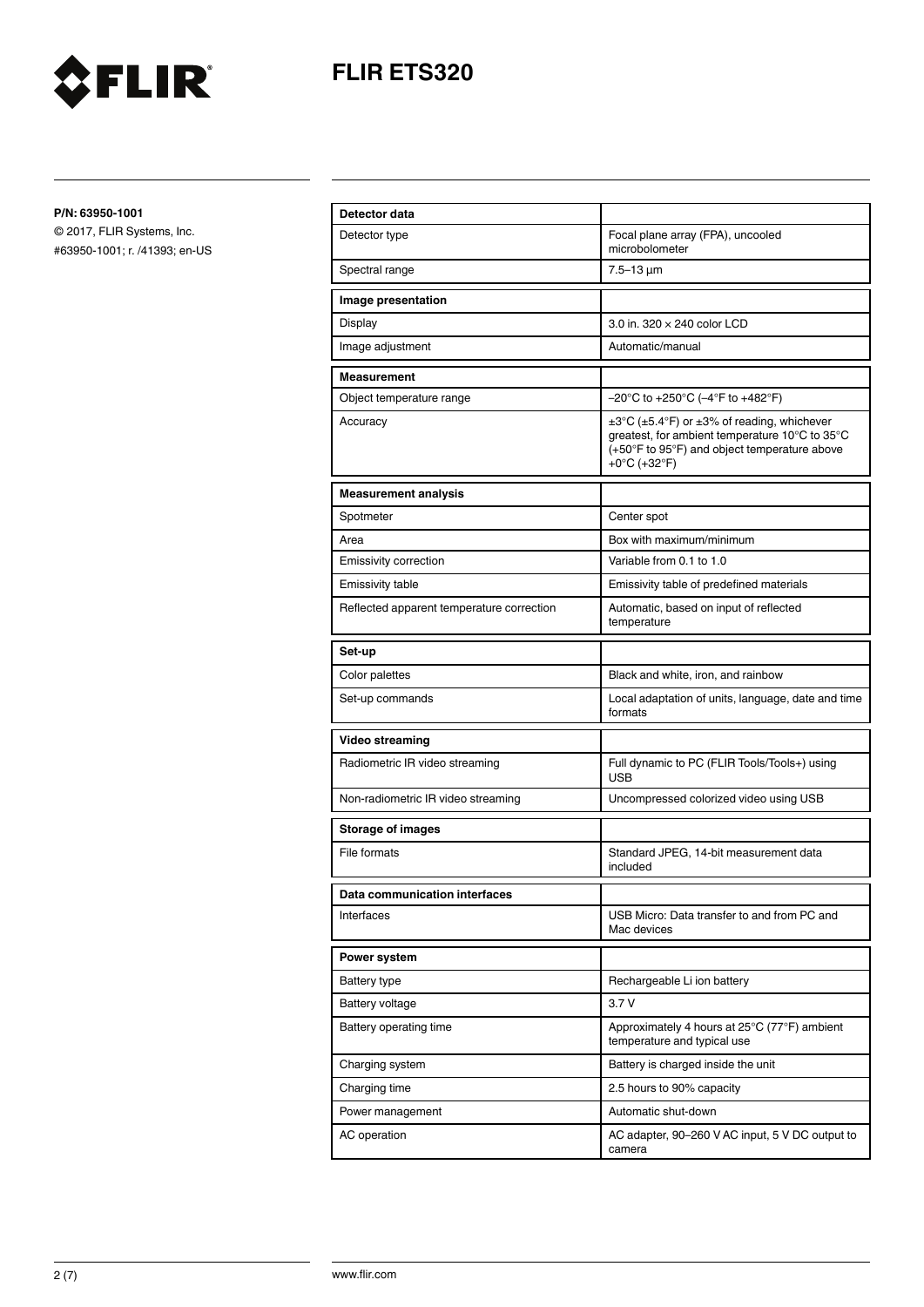



**P/N: 63950-1001**

© 2017, FLIR Systems, Inc. #63950-1001; r. /41393; en-US

| <b>Environmental data</b>               |                                                                                                                                                                                                                                       |
|-----------------------------------------|---------------------------------------------------------------------------------------------------------------------------------------------------------------------------------------------------------------------------------------|
| Operating temperature range             | 10-40°C (50-104°F)                                                                                                                                                                                                                    |
| Storage temperature range               | $-40$ to +70°C (-40 to +158°F)                                                                                                                                                                                                        |
| Humidity (operating and storage)        | IEC 60068-2-30/24 h 95% relative humidity                                                                                                                                                                                             |
| Encapsulation                           | IP 40 (IEC 60529)                                                                                                                                                                                                                     |
| <b>Directives and requlations</b>       |                                                                                                                                                                                                                                       |
| Directives and regulations              | Battery Directive 2006/66/EC<br>$\bullet$<br>EMC Directive 2014/30/EU<br>$\bullet$<br>• FCC 47 CFR Part 15 Class B Subpart B<br>REACH Regulation EC 1907/2006<br>$\bullet$<br>RoHS2 Directive 2011/65/EC<br>WEEE Directive 2012/19/EC |
| <b>Physical data</b>                    |                                                                                                                                                                                                                                       |
| System weight, incl. battery            | 1.8 kg (4.0 lb.)                                                                                                                                                                                                                      |
| System size $(L \times W \times H)$     | 220 mm $\times$ 150 mm $\times$ 300 mm (8.7 in. $\times$ 5.9 in. $\times$<br>11.8 in.)                                                                                                                                                |
| Color                                   | Black and gray                                                                                                                                                                                                                        |
| <b>Shipping information</b>             |                                                                                                                                                                                                                                       |
| Packaging, type                         | Cardboard box                                                                                                                                                                                                                         |
| List of contents                        | FLIR Tools+<br>$\bullet$<br>Infrared camera unit<br>• Power supply<br>Printed documentation<br>USB cable<br>$\bullet$                                                                                                                 |
| Packaging, weight                       | 2.9 kg (6.4 lb.)                                                                                                                                                                                                                      |
| Packaging, size $(L \times W \times H)$ | 290 mm $\times$ 170 mm $\times$ 378 mm (11.4 in. $\times$ 6.7 in. $\times$<br>14.9 in.)                                                                                                                                               |
| <b>EAN-13</b>                           | 4743254002913                                                                                                                                                                                                                         |
| <b>UPC-12</b>                           | 845188014186                                                                                                                                                                                                                          |
| Country of origin                       | Designed & Engineered by FLIR Systems,<br>Sweden.                                                                                                                                                                                     |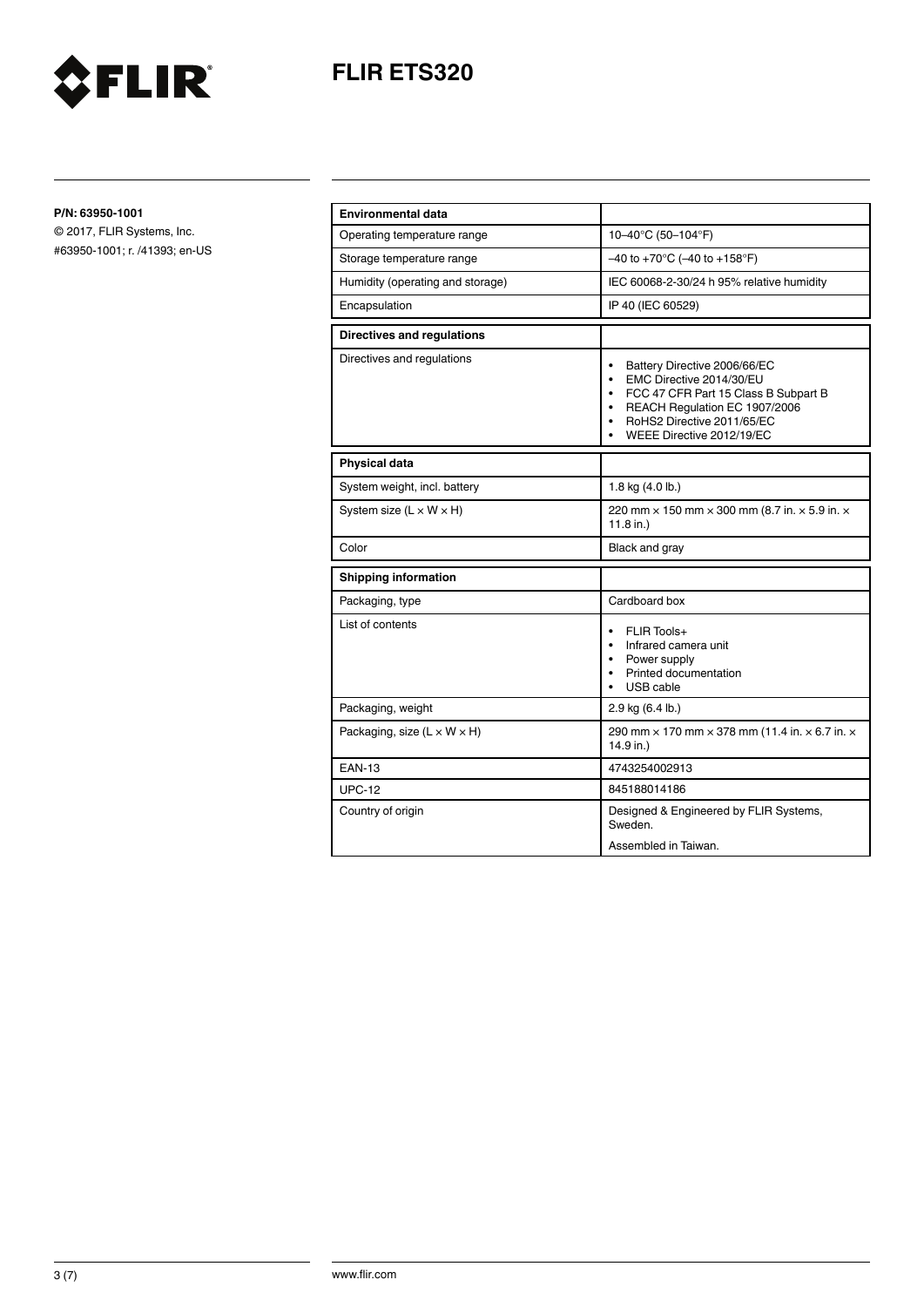

Possibly the manufact of the manufact of the section of the section of the section of the section of the section of the section of the section of the section of the section of the section of the section of the section of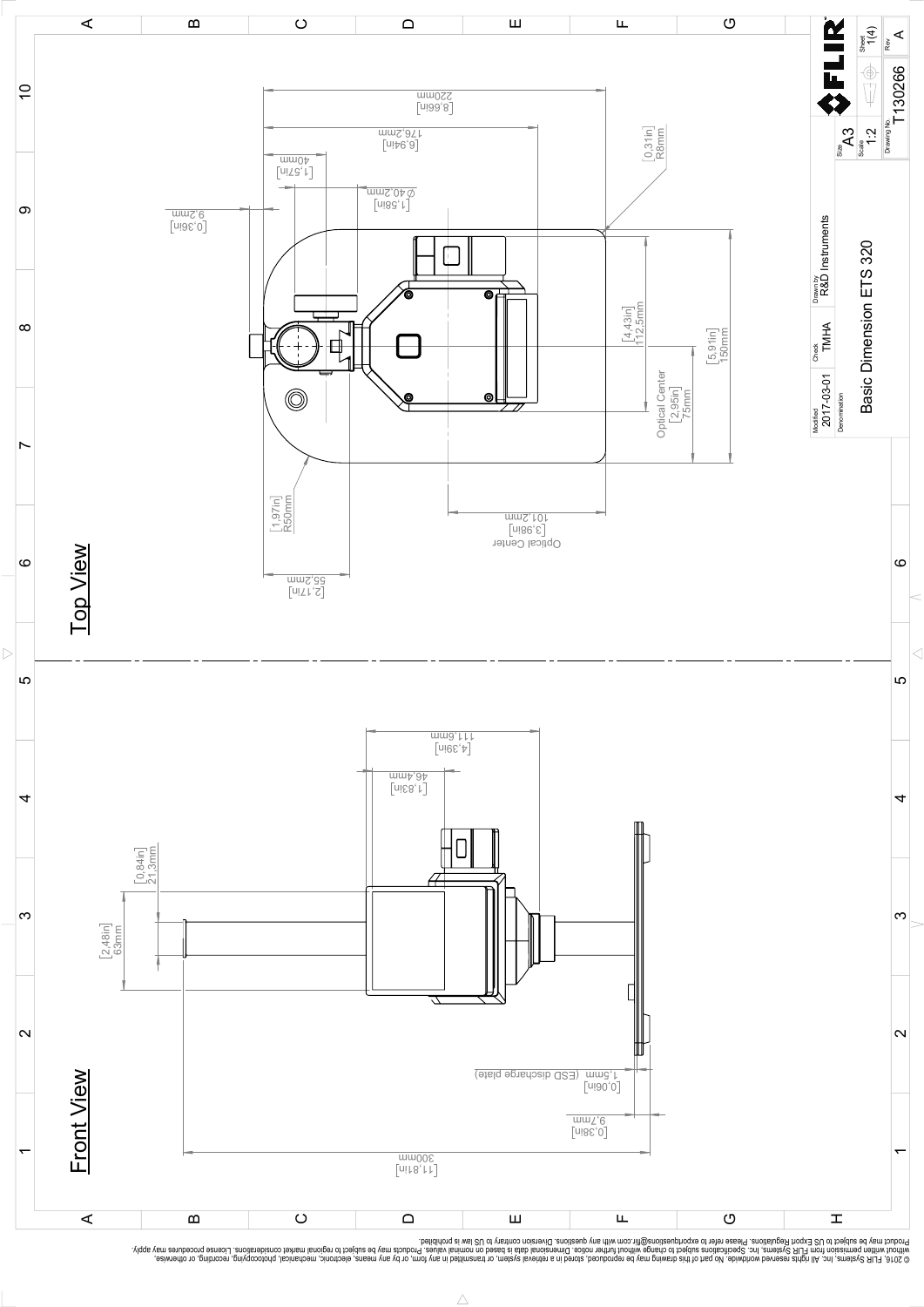

Possibly the manufact of the manufact of the season of the second of the second of the second of the second of the season second of the second of the second of the second of the second of the second of the second of the s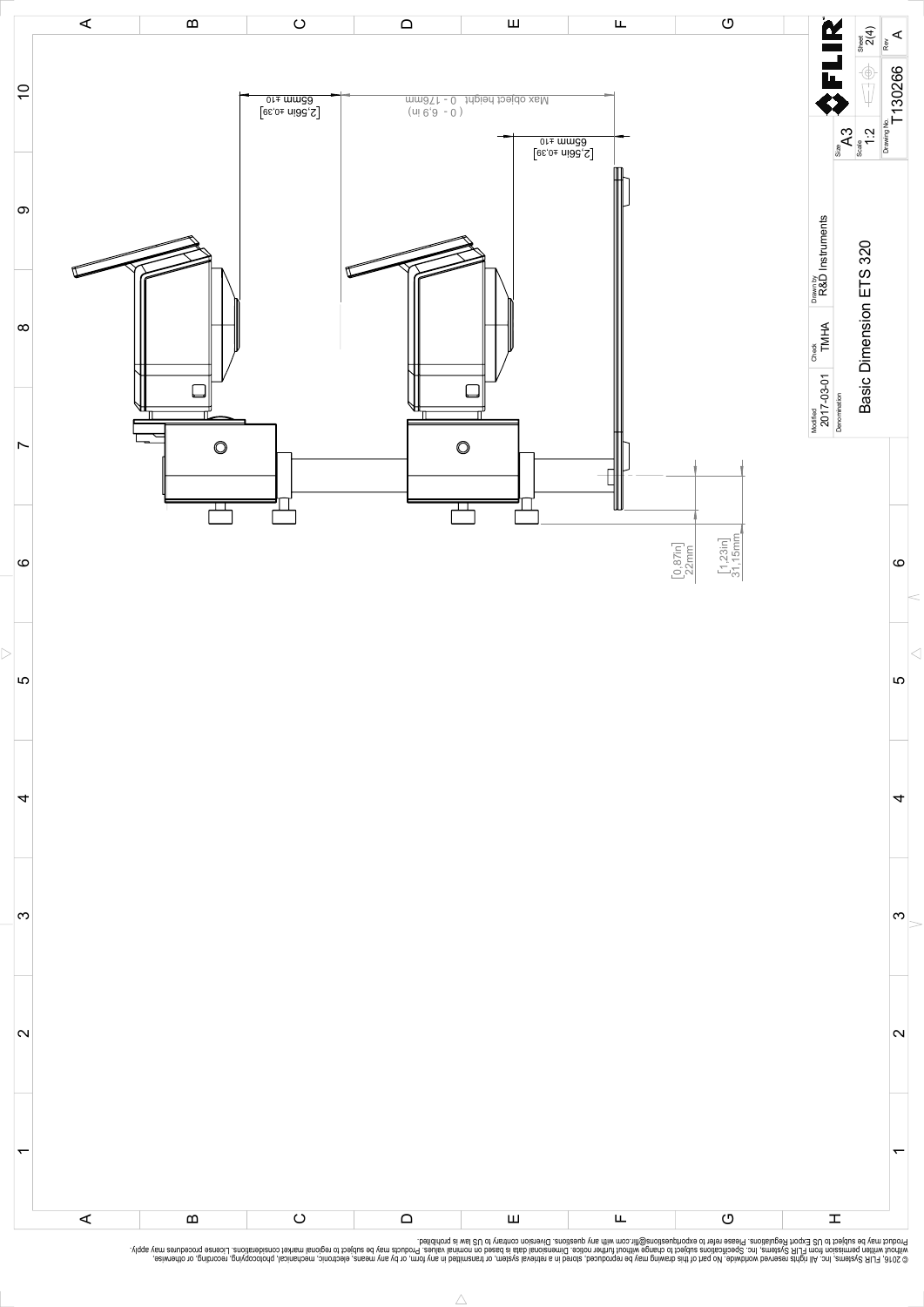

Possibly the manufact of the manufact of the season of the second of the second of the second of the second of the season second of the second of the second of the second of the second of the second of the second of the s